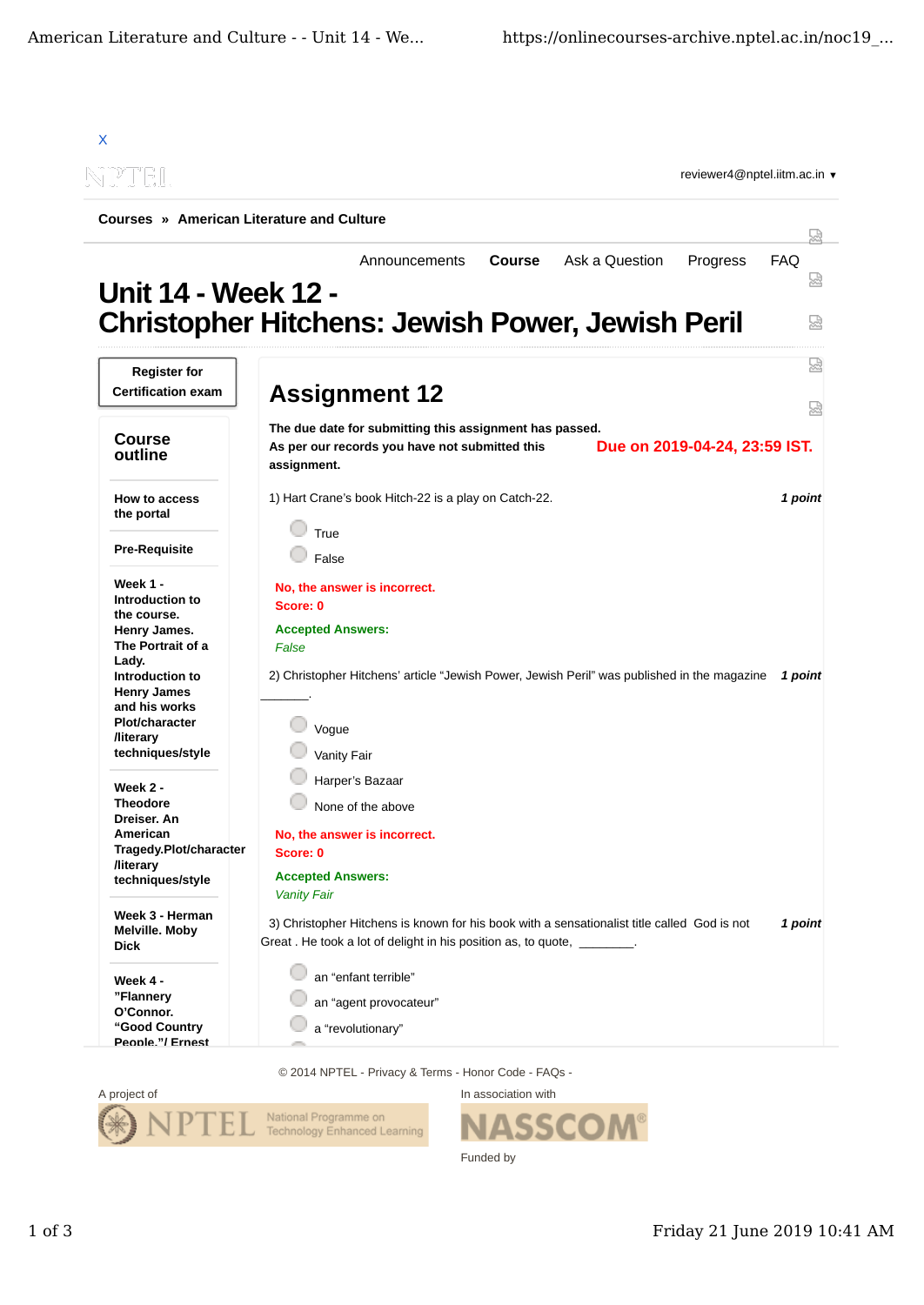## American Literature and Culture - - Unit 14 - We...

| American<br>Romanticism<br>Edgar Allan Poe.<br>"Annabel Lee" /                       | Christopher Hitchens<br>ce De<br><b>Hannah Arendt</b>                                                                                                                           |
|--------------------------------------------------------------------------------------|---------------------------------------------------------------------------------------------------------------------------------------------------------------------------------|
| Lillian Hellman.<br>The Children's<br>HourPlot/character                             | <b>Adolf Eichmann</b><br>None of the above                                                                                                                                      |
| <b>/literary</b><br>techniques/style                                                 | No, the answer is incorrect.<br>Score: 0                                                                                                                                        |
| Week - 6 - Arthur<br>Miller. A View                                                  | 쩒<br><b>Accepted Answers:</b><br><b>Hannah Arendt</b>                                                                                                                           |
| from the<br>Bridge.Plot/character<br><b>/literary</b><br>techniques/style            | 1 point<br>5) Answer True or False: In Christopher Hitchens' article "Jewish Power, Jewish Peril", he<br>takes an anti-Jewish stand and displays racism and anti-Semitism.<br>덣 |
| Week 7 - Eugene<br>O'Neill. Desire                                                   | True<br>덣<br>False                                                                                                                                                              |
| under the<br><b>Elms.Introduction</b><br>to Eugene                                   | No, the answer is incorrect.<br>덣<br>Score: 0                                                                                                                                   |
| O'Neill and his<br>worksPlot/character<br><b>/literary</b>                           | <b>Accepted Answers:</b><br>False                                                                                                                                               |
| techniques/styl<br>Week 8 - Edith                                                    | 6) Hart Crane's "The Bridge" published in 1930 is an important addition to the corpus of<br>1 point<br>Modernist literature. It has been termed as a _______.                   |
| <b>Wharton. The</b><br>Age of<br>Innocence.                                          | Modernist lyric<br>Modernist Epic                                                                                                                                               |
| <b>Plot/character</b><br><b>/literary</b><br>techniques/style                        | <b>Epic Fantasy</b><br>None of the above                                                                                                                                        |
| Week 9 - Edith<br><b>Wharton. The</b><br>Age of<br>Innocence.                        | No, the answer is incorrect.<br>Score: 0<br><b>Accepted Answers:</b>                                                                                                            |
| Week 10 - Edith<br><b>Wharton. The</b><br>Age of<br>Innocence                        | <b>Modernist Epic</b><br>7) Hart Crane referred to the lyric poem "To Brooklyn Bridge" within the longer "The Bridge" as 1 point<br>a ____________.                             |
| Week 11 - Edith<br><b>Wharton: The</b><br>Age of<br>Innocence                        | Proem<br>Lyrical song<br>Lyrical epic<br>None of the above                                                                                                                      |
| <b>Week 12 -</b><br>Christopher<br><b>Hitchens:</b><br>Jewish Power,<br>Jewish Peril | No, the answer is incorrect.<br>Score: 0<br><b>Accepted Answers:</b><br>Proem                                                                                                   |
| Lecture 38 -<br>Christopher<br>Hitchens:<br>Jewish Power,<br>Jewish Peril            | 8) Crane's intention in writing "The Bridge", was to create an epic to capture the myth<br>1 point<br>$of$ .<br>America's frontier                                              |
| Lecture 39 -<br>Hart Crane:<br>The Bridge                                            | American experience<br>American dream                                                                                                                                           |
| Quiz:<br>Assignment 12                                                               | None of the above<br>No, the answer is incorrect.                                                                                                                               |
| $Week - 12$                                                                          | Score: 0                                                                                                                                                                        |